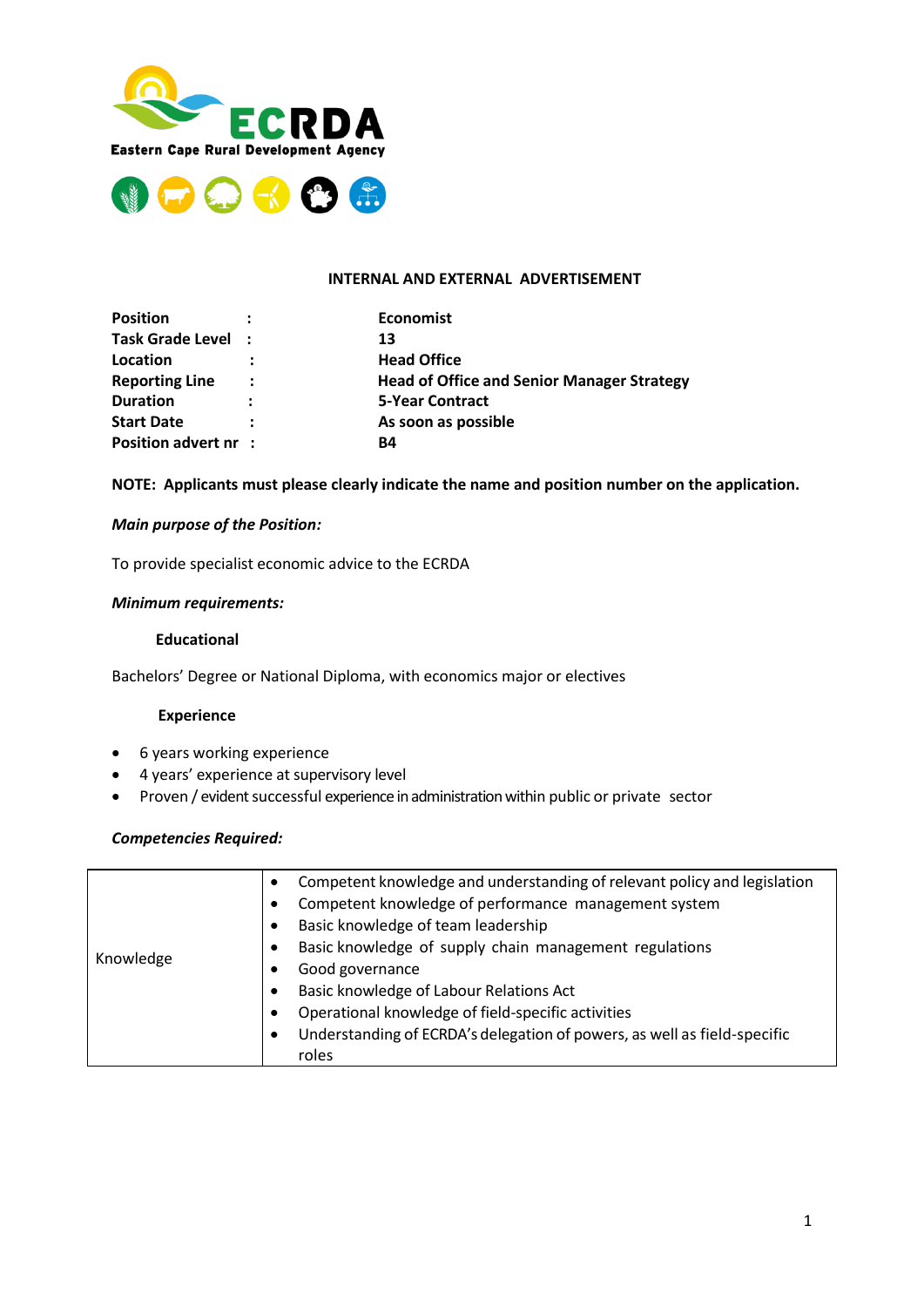|                            | Assessed Basic or Competent proficiency level on the following leading           |  |  |  |  |
|----------------------------|----------------------------------------------------------------------------------|--|--|--|--|
| <b>Leading Competences</b> | competences:                                                                     |  |  |  |  |
|                            | <b>Strategic Direction and Leadership</b><br>٠                                   |  |  |  |  |
|                            | People Management                                                                |  |  |  |  |
|                            | Programme and Project Management                                                 |  |  |  |  |
|                            | <b>Financial Management</b><br>$\bullet$                                         |  |  |  |  |
|                            | Change Leadership<br>٠                                                           |  |  |  |  |
|                            | Governance Leadership                                                            |  |  |  |  |
|                            | <b>Stakeholder Relations</b>                                                     |  |  |  |  |
|                            | Assessed Basic or Competent proficiency level on the following core competences: |  |  |  |  |
| <b>Core Competences</b>    | Moral Competence<br>$\bullet$                                                    |  |  |  |  |
|                            | <b>Planning and Organising</b>                                                   |  |  |  |  |
|                            | Analysis and Innovation<br>٠                                                     |  |  |  |  |
|                            | Knowledge and Information Management<br>٠                                        |  |  |  |  |
|                            | Communication<br>$\bullet$                                                       |  |  |  |  |
|                            | <b>Results and Quality Focus</b>                                                 |  |  |  |  |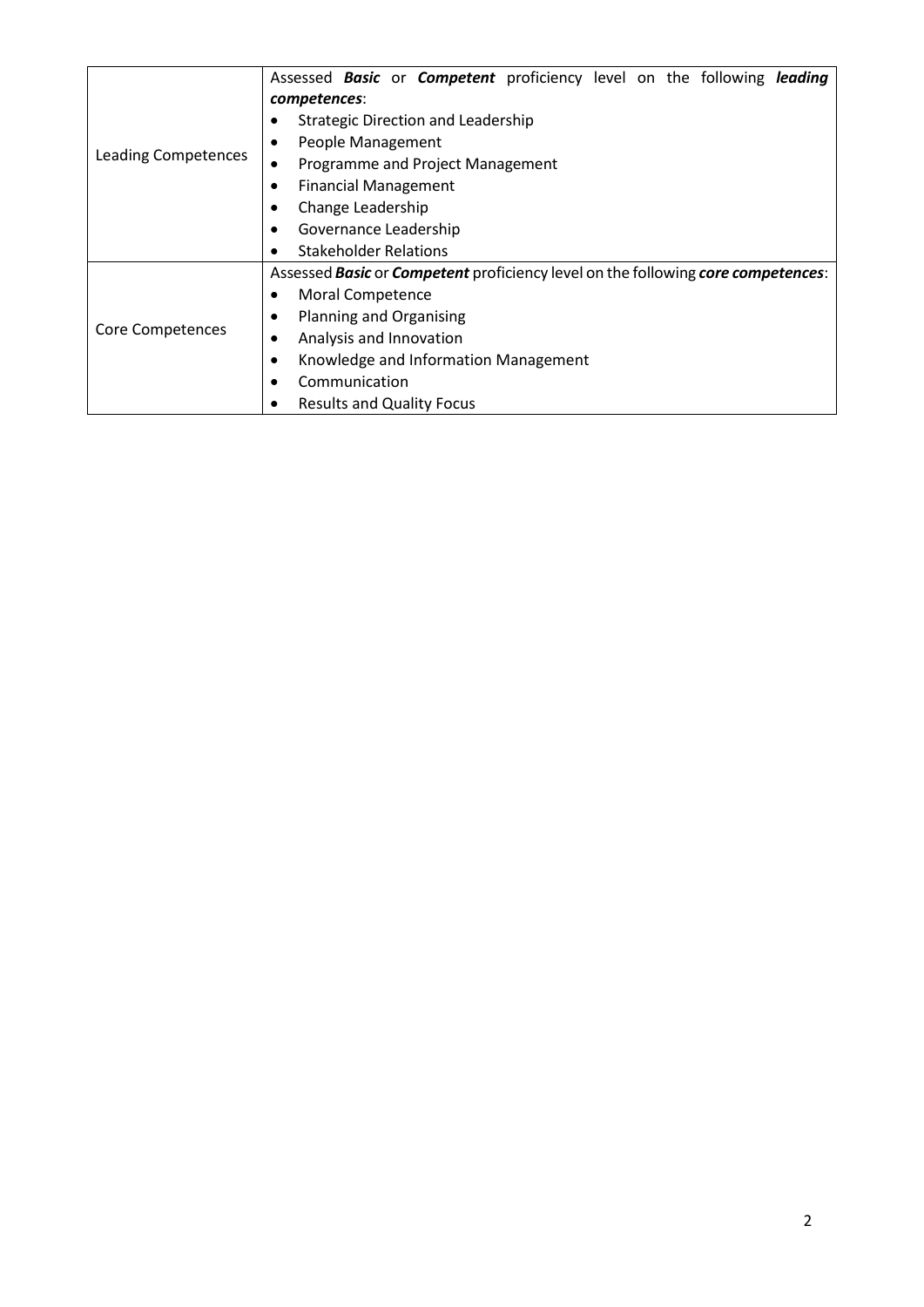|    | Economic research, assessment and analysis:                                                                                                                                                                                           |
|----|---------------------------------------------------------------------------------------------------------------------------------------------------------------------------------------------------------------------------------------|
|    | Research and collect information on any aspect of economic and social policy, ranging<br>$\bullet$<br>from interest rates, taxation and employment levels to energy, health, transport and<br>international development               |
|    | Design methods and procedures for obtaining data<br>$\bullet$                                                                                                                                                                         |
|    | Understand various sampling techniques used to conduct different types of surveys<br>$\bullet$                                                                                                                                        |
|    | Create, as well as use, econometric and other financial modelling techniques to develop<br>$\bullet$<br>forecasts                                                                                                                     |
|    | Carry out background research and literature reviews<br>$\bullet$                                                                                                                                                                     |
|    | Collect, sift and assemble data<br>$\bullet$                                                                                                                                                                                          |
|    | Analyse and interpret the collected data to test the effectiveness of current policies,<br>$\bullet$<br>products or services and advise on the suitability of alternative courses of action and the<br>allocation of scarce resources |
|    | Explain research methodology and justify conclusions drawn from research data<br>$\bullet$<br>Write technical and non-technical reports and policy briefs on economic trends and<br>$\bullet$<br>forecasts                            |
|    | Provide economic advice to the ECRDA and its stakeholders<br>$\bullet$                                                                                                                                                                |
|    | Evaluate past and present economic issues and trends<br>$\bullet$                                                                                                                                                                     |
|    | Deliver oral and visual presentations, which non-economist audiences must be able to<br>$\bullet$<br>understand in order to inform decisions.                                                                                         |
| 1. | Assess and analyse the information using specialist software and advanced methods in<br>$\bullet$<br>statistical analysis to produce forecasts of economic trends                                                                     |
|    | Assess the economic impact of national and provincial events on rural Eastern Cape,<br>$\bullet$<br>such as major sporting events                                                                                                     |
|    | Analyse the potential job creation of inward investment projects<br>$\bullet$                                                                                                                                                         |
|    | Analyse the efficiency of scarce resources in rural development<br>$\bullet$                                                                                                                                                          |
|    | Analyse the performance of the ECRDA with a view to advising development fund<br>$\bullet$<br>managers or clients on investments                                                                                                      |
|    | Analyse the economic impact of transport infrastructure development on rural Eastern<br>$\bullet$<br>Cape                                                                                                                             |
|    | Advise the ECRDA on the economic implications of policy options<br>٠                                                                                                                                                                  |
|    | Produce research on the entire Eastern Cape or rural economy to influence international<br>$\bullet$<br>economic organisations and forums                                                                                             |
|    | Study how exchange rates affect the competitiveness and productivity of Eastern Cape<br>٠<br>and international trade                                                                                                                  |
|    | Prepare briefs for ECRDA shareholder, and provide answers to Ministers' and MECs'<br>٠<br>questions                                                                                                                                   |
|    | Use findings to advice the ECRDA, and make recommendations of ways to improve rural<br>$\bullet$<br>development in the province                                                                                                       |
|    | In order to provide economic assessment and analysis for the ECRDA                                                                                                                                                                    |